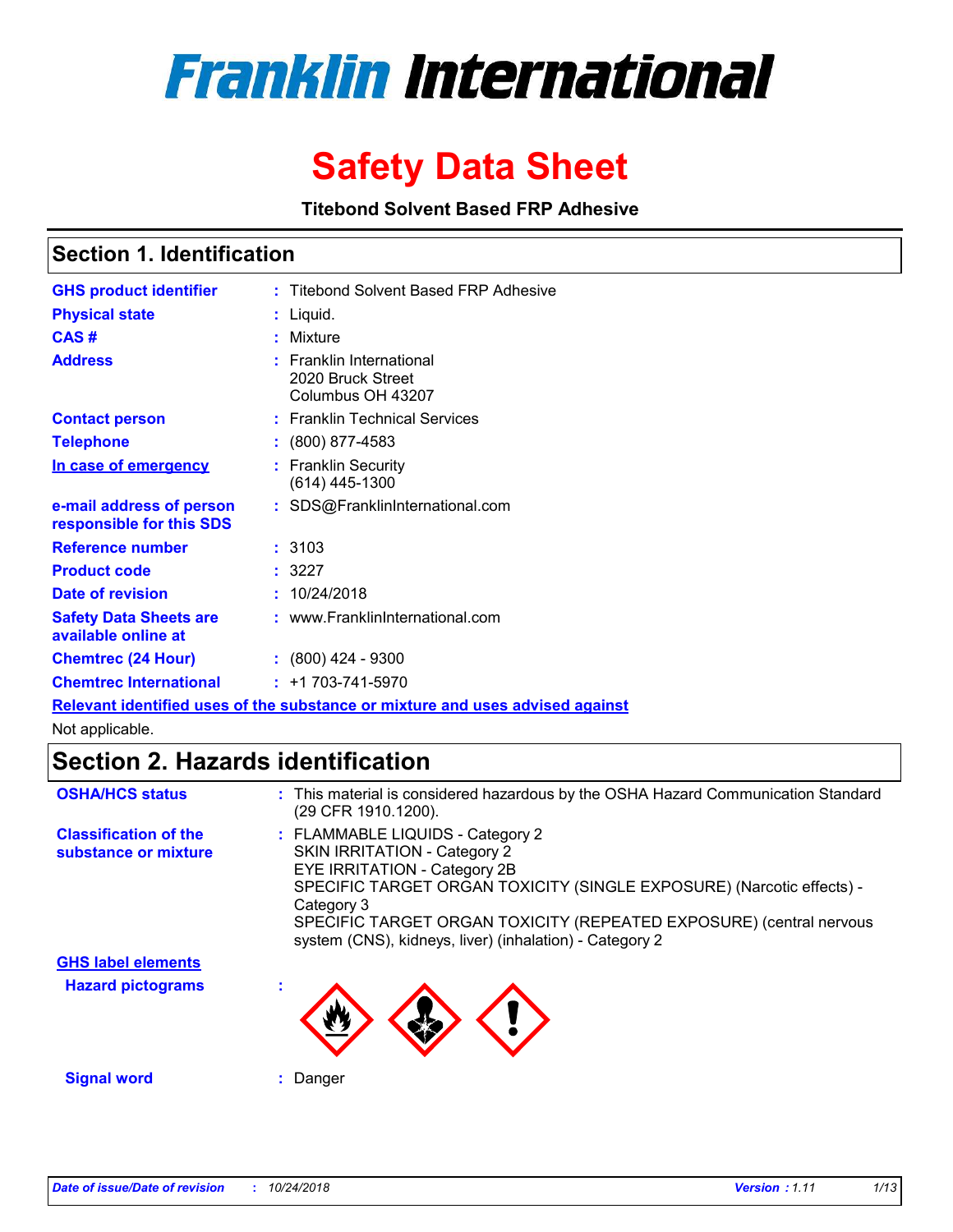## **Section 2. Hazards identification**

| <b>Hazard statements</b>                   | : Highly flammable liquid and vapor.<br>Causes skin and eye irritation.<br>May cause drowsiness or dizziness.<br>May cause damage to organs through prolonged or repeated exposure if inhaled.<br>(central nervous system (CNS), kidneys, liver)                                                                                                                                                                                                                                                                                                                                                                                                        |
|--------------------------------------------|---------------------------------------------------------------------------------------------------------------------------------------------------------------------------------------------------------------------------------------------------------------------------------------------------------------------------------------------------------------------------------------------------------------------------------------------------------------------------------------------------------------------------------------------------------------------------------------------------------------------------------------------------------|
| <b>Precautionary statements</b>            |                                                                                                                                                                                                                                                                                                                                                                                                                                                                                                                                                                                                                                                         |
| <b>Prevention</b>                          | : Wear protective gloves. Wear eye or face protection. Keep away from heat, hot<br>surfaces, sparks, open flames and other ignition sources. No smoking. Use explosion-<br>proof electrical, ventilating, lighting and all material-handling equipment. Use only non-<br>sparking tools. Take precautionary measures against static discharge. Keep container<br>tightly closed. Use only outdoors or in a well-ventilated area. Do not breathe vapor.<br>Wash hands thoroughly after handling.                                                                                                                                                         |
| <b>Response</b>                            | : Get medical attention if you feel unwell. IF INHALED: Remove person to fresh air and<br>keep comfortable for breathing. Call a POISON CENTER or physician if you feel unwell.<br>IF ON SKIN (or hair): Take off immediately all contaminated clothing. Rinse skin with<br>water or shower. IF ON SKIN: Wash with plenty of soap and water. Take off<br>contaminated clothing and wash it before reuse. If skin irritation occurs: Get medical<br>attention. IF IN EYES: Rinse cautiously with water for several minutes. Remove<br>contact lenses, if present and easy to do. Continue rinsing. If eye irritation persists: Get<br>medical attention. |
| <b>Storage</b>                             | : Store locked up. Store in a well-ventilated place. Keep cool.                                                                                                                                                                                                                                                                                                                                                                                                                                                                                                                                                                                         |
| <b>Disposal</b>                            | : Dispose of contents and container in accordance with all local, regional, national and<br>international regulations.                                                                                                                                                                                                                                                                                                                                                                                                                                                                                                                                  |
| <b>Supplemental label</b><br>elements      | : Avoid contact with skin and clothing. Wash thoroughly after handling.                                                                                                                                                                                                                                                                                                                                                                                                                                                                                                                                                                                 |
| <b>Hazards not otherwise</b><br>classified | : Prolonged or repeated contact may dry skin and cause irritation.                                                                                                                                                                                                                                                                                                                                                                                                                                                                                                                                                                                      |

## **Section 3. Composition/information on ingredients**

| <b>Substance/mixture</b><br>Mixture |               |                   |
|-------------------------------------|---------------|-------------------|
| <b>Ingredient name</b>              | $\frac{9}{6}$ | <b>CAS number</b> |
| In-hexane                           | I≥10 - ≤25    | 110-54-3          |

Any concentration shown as a range is to protect confidentiality or is due to batch variation.

**There are no additional ingredients present which, within the current knowledge of the supplier and in the concentrations applicable, are classified as hazardous to health or the environment and hence require reporting in this section.**

**Occupational exposure limits, if available, are listed in Section 8.**

### **Section 4. First aid measures**

#### **Description of necessary first aid measures**

| <b>Eye contact</b> | : Immediately flush eyes with plenty of water, occasionally lifting the upper and lower<br>eyelids. Check for and remove any contact lenses. Continue to rinse for at least 10<br>minutes. Get medical attention.                                                                                                                                                                                                                                                                                                                                                                                                                                                                                                                    |
|--------------------|--------------------------------------------------------------------------------------------------------------------------------------------------------------------------------------------------------------------------------------------------------------------------------------------------------------------------------------------------------------------------------------------------------------------------------------------------------------------------------------------------------------------------------------------------------------------------------------------------------------------------------------------------------------------------------------------------------------------------------------|
| <b>Inhalation</b>  | : Remove victim to fresh air and keep at rest in a position comfortable for breathing. If it<br>is suspected that fumes are still present, the rescuer should wear an appropriate mask<br>or self-contained breathing apparatus. If not breathing, if breathing is irregular or if<br>respiratory arrest occurs, provide artificial respiration or oxygen by trained personnel. It<br>may be dangerous to the person providing aid to give mouth-to-mouth resuscitation.<br>Get medical attention. If necessary, call a poison center or physician. If unconscious,<br>place in recovery position and get medical attention immediately. Maintain an open<br>airway. Loosen tight clothing such as a collar, tie, belt or waistband. |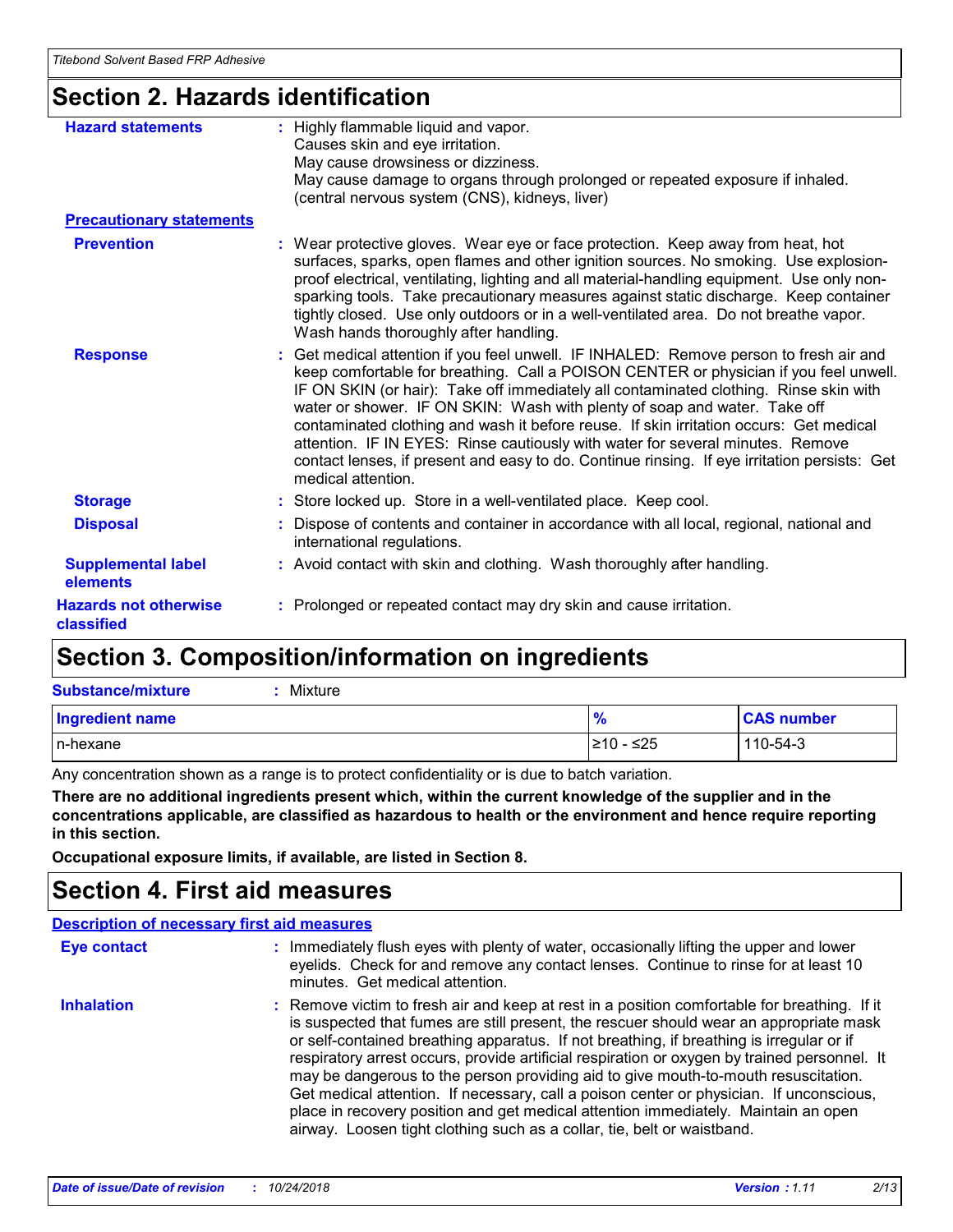| <b>Section 4. First aid measures</b>                      |                                                                                                                                                                                                                                                                                                                                                                                                                                                                                                                                                                                                                                                                                                                                                                                                                               |  |
|-----------------------------------------------------------|-------------------------------------------------------------------------------------------------------------------------------------------------------------------------------------------------------------------------------------------------------------------------------------------------------------------------------------------------------------------------------------------------------------------------------------------------------------------------------------------------------------------------------------------------------------------------------------------------------------------------------------------------------------------------------------------------------------------------------------------------------------------------------------------------------------------------------|--|
| <b>Skin contact</b>                                       | : Wash skin thoroughly with soap and water or use recognized skin cleanser. Remove<br>contaminated clothing and shoes. Continue to rinse for at least 10 minutes. Get<br>medical attention. Wash clothing before reuse. Clean shoes thoroughly before reuse.                                                                                                                                                                                                                                                                                                                                                                                                                                                                                                                                                                  |  |
| <b>Ingestion</b>                                          | : Wash out mouth with water. Remove dentures if any. Remove victim to fresh air and<br>keep at rest in a position comfortable for breathing. If material has been swallowed and<br>the exposed person is conscious, give small quantities of water to drink. Stop if the<br>exposed person feels sick as vomiting may be dangerous. Do not induce vomiting<br>unless directed to do so by medical personnel. If vomiting occurs, the head should be<br>kept low so that vomit does not enter the lungs. Get medical attention. If necessary,<br>call a poison center or physician. Never give anything by mouth to an unconscious<br>person. If unconscious, place in recovery position and get medical attention<br>immediately. Maintain an open airway. Loosen tight clothing such as a collar, tie, belt<br>or waistband. |  |
| <b>Most important symptoms/effects, acute and delayed</b> |                                                                                                                                                                                                                                                                                                                                                                                                                                                                                                                                                                                                                                                                                                                                                                                                                               |  |
| <b>Potential acute health effects</b>                     |                                                                                                                                                                                                                                                                                                                                                                                                                                                                                                                                                                                                                                                                                                                                                                                                                               |  |
| <b>Eye contact</b>                                        | : Causes eye irritation.                                                                                                                                                                                                                                                                                                                                                                                                                                                                                                                                                                                                                                                                                                                                                                                                      |  |
| <b>Inhalation</b>                                         | : Can cause central nervous system (CNS) depression. May cause drowsiness or<br>dizziness.                                                                                                                                                                                                                                                                                                                                                                                                                                                                                                                                                                                                                                                                                                                                    |  |
| <b>Skin contact</b>                                       | : Causes skin irritation. Defatting to the skin.                                                                                                                                                                                                                                                                                                                                                                                                                                                                                                                                                                                                                                                                                                                                                                              |  |
| <b>Ingestion</b>                                          | : Can cause central nervous system (CNS) depression.                                                                                                                                                                                                                                                                                                                                                                                                                                                                                                                                                                                                                                                                                                                                                                          |  |
| <b>Over-exposure signs/symptoms</b>                       |                                                                                                                                                                                                                                                                                                                                                                                                                                                                                                                                                                                                                                                                                                                                                                                                                               |  |
| <b>Eye contact</b>                                        | : Adverse symptoms may include the following:<br>pain or irritation<br>watering<br>redness                                                                                                                                                                                                                                                                                                                                                                                                                                                                                                                                                                                                                                                                                                                                    |  |
| <b>Inhalation</b>                                         | : Adverse symptoms may include the following:<br>nausea or vomiting<br>headache<br>drowsiness/fatigue<br>dizziness/vertigo<br>unconsciousness                                                                                                                                                                                                                                                                                                                                                                                                                                                                                                                                                                                                                                                                                 |  |
| <b>Skin contact</b>                                       | : Adverse symptoms may include the following:<br>irritation<br>redness<br>dryness<br>cracking                                                                                                                                                                                                                                                                                                                                                                                                                                                                                                                                                                                                                                                                                                                                 |  |
| <b>Ingestion</b>                                          | : No specific data.                                                                                                                                                                                                                                                                                                                                                                                                                                                                                                                                                                                                                                                                                                                                                                                                           |  |
|                                                           | Indication of immediate medical attention and special treatment needed, if necessary                                                                                                                                                                                                                                                                                                                                                                                                                                                                                                                                                                                                                                                                                                                                          |  |
| <b>Notes to physician</b>                                 | : Treat symptomatically. Contact poison treatment specialist immediately if large<br>quantities have been ingested or inhaled.                                                                                                                                                                                                                                                                                                                                                                                                                                                                                                                                                                                                                                                                                                |  |
| <b>Specific treatments</b>                                | : No specific treatment.                                                                                                                                                                                                                                                                                                                                                                                                                                                                                                                                                                                                                                                                                                                                                                                                      |  |
| <b>Protection of first-aiders</b>                         | No action shall be taken involving any personal risk or without suitable training. If it is<br>suspected that fumes are still present, the rescuer should wear an appropriate mask or<br>self-contained breathing apparatus. It may be dangerous to the person providing aid to<br>give mouth-to-mouth resuscitation.                                                                                                                                                                                                                                                                                                                                                                                                                                                                                                         |  |

**See toxicological information (Section 11)**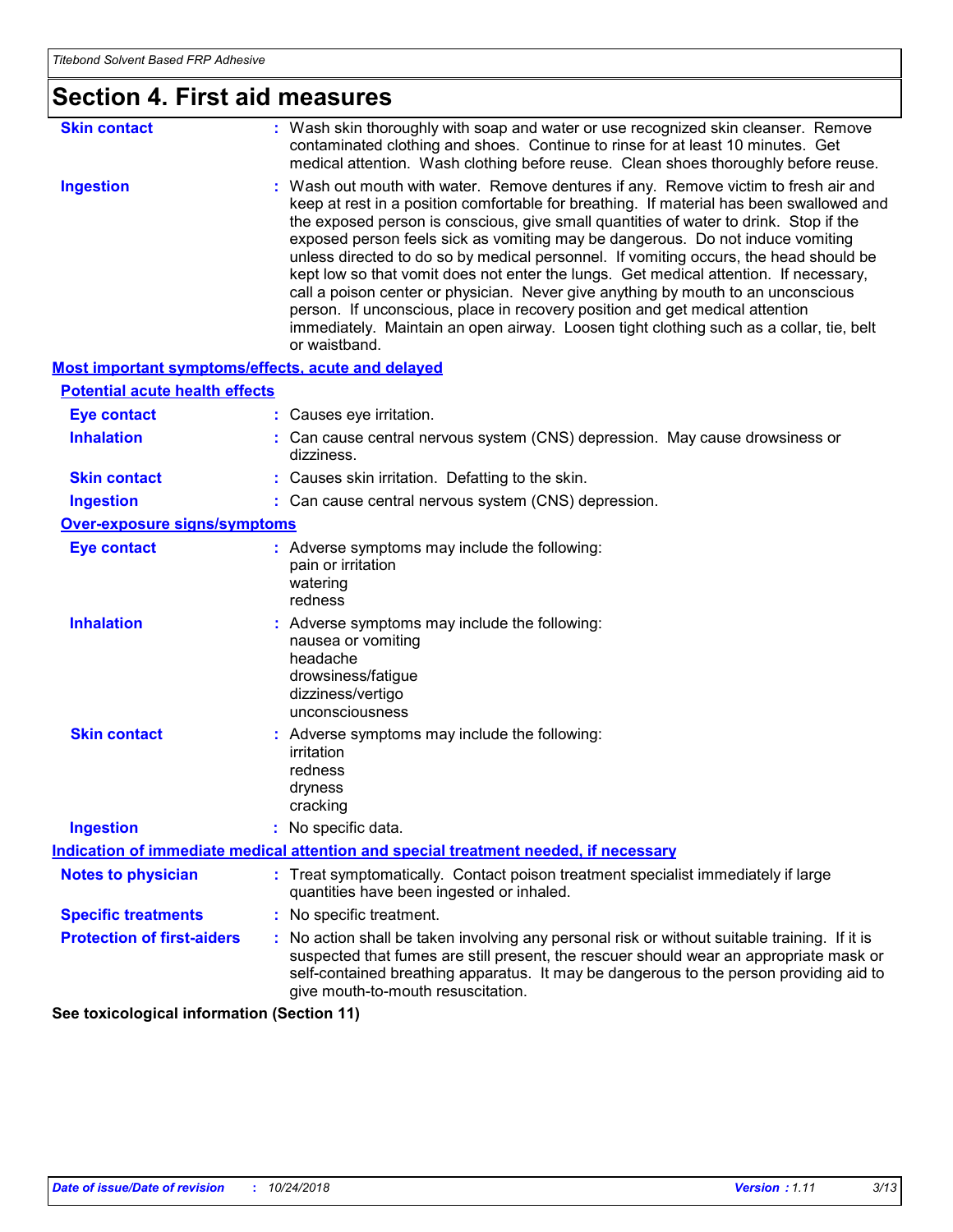## **Section 5. Fire-fighting measures**

| <b>Extinguishing media</b>                               |                                                                                                                                                                                                                                                                                                                               |
|----------------------------------------------------------|-------------------------------------------------------------------------------------------------------------------------------------------------------------------------------------------------------------------------------------------------------------------------------------------------------------------------------|
| <b>Suitable extinguishing</b><br>media                   | : Use dry chemical, $CO2$ , water spray (fog) or foam.                                                                                                                                                                                                                                                                        |
| <b>Unsuitable extinguishing</b><br>media                 | : Do not use water jet.                                                                                                                                                                                                                                                                                                       |
| <b>Specific hazards arising</b><br>from the chemical     | : Highly flammable liquid and vapor. Runoff to sewer may create fire or explosion hazard.<br>In a fire or if heated, a pressure increase will occur and the container may burst, with the<br>risk of a subsequent explosion.                                                                                                  |
| <b>Hazardous thermal</b><br>decomposition products       | : Decomposition products may include the following materials:<br>carbon dioxide<br>carbon monoxide                                                                                                                                                                                                                            |
| <b>Special protective actions</b><br>for fire-fighters   | : Promptly isolate the scene by removing all persons from the vicinity of the incident if<br>there is a fire. No action shall be taken involving any personal risk or without suitable<br>training. Move containers from fire area if this can be done without risk. Use water<br>spray to keep fire-exposed containers cool. |
| <b>Special protective</b><br>equipment for fire-fighters | Fire-fighters should wear appropriate protective equipment and self-contained breathing<br>apparatus (SCBA) with a full face-piece operated in positive pressure mode.                                                                                                                                                        |

## **Section 6. Accidental release measures**

|                                                              | <b>Personal precautions, protective equipment and emergency procedures</b>                                                                                                                                                                                                                                                                                                                                                                                                                                                                                                                                                                                                                                                                                         |
|--------------------------------------------------------------|--------------------------------------------------------------------------------------------------------------------------------------------------------------------------------------------------------------------------------------------------------------------------------------------------------------------------------------------------------------------------------------------------------------------------------------------------------------------------------------------------------------------------------------------------------------------------------------------------------------------------------------------------------------------------------------------------------------------------------------------------------------------|
| For non-emergency<br>personnel                               | : No action shall be taken involving any personal risk or without suitable training.<br>Evacuate surrounding areas. Keep unnecessary and unprotected personnel from<br>entering. Do not touch or walk through spilled material. Shut off all ignition sources.<br>No flares, smoking or flames in hazard area. Avoid breathing vapor or mist. Provide<br>adequate ventilation. Wear appropriate respirator when ventilation is inadequate. Put<br>on appropriate personal protective equipment.                                                                                                                                                                                                                                                                    |
| For emergency responders                                     | : If specialized clothing is required to deal with the spillage, take note of any information in<br>Section 8 on suitable and unsuitable materials. See also the information in "For non-<br>emergency personnel".                                                                                                                                                                                                                                                                                                                                                                                                                                                                                                                                                 |
| <b>Environmental precautions</b>                             | : Avoid dispersal of spilled material and runoff and contact with soil, waterways, drains<br>and sewers. Inform the relevant authorities if the product has caused environmental<br>pollution (sewers, waterways, soil or air).                                                                                                                                                                                                                                                                                                                                                                                                                                                                                                                                    |
| <b>Methods and materials for containment and cleaning up</b> |                                                                                                                                                                                                                                                                                                                                                                                                                                                                                                                                                                                                                                                                                                                                                                    |
| <b>Small spill</b>                                           | : Stop leak if without risk. Move containers from spill area. Use spark-proof tools and<br>explosion-proof equipment. Dilute with water and mop up if water-soluble. Alternatively,<br>or if water-insoluble, absorb with an inert dry material and place in an appropriate waste<br>disposal container. Dispose of via a licensed waste disposal contractor.                                                                                                                                                                                                                                                                                                                                                                                                      |
| <b>Large spill</b>                                           | Stop leak if without risk. Move containers from spill area. Use spark-proof tools and<br>explosion-proof equipment. Approach release from upwind. Prevent entry into sewers,<br>water courses, basements or confined areas. Wash spillages into an effluent treatment<br>plant or proceed as follows. Contain and collect spillage with non-combustible,<br>absorbent material e.g. sand, earth, vermiculite or diatomaceous earth and place in<br>container for disposal according to local regulations (see Section 13). Dispose of via a<br>licensed waste disposal contractor. Contaminated absorbent material may pose the<br>same hazard as the spilled product. Note: see Section 1 for emergency contact<br>information and Section 13 for waste disposal. |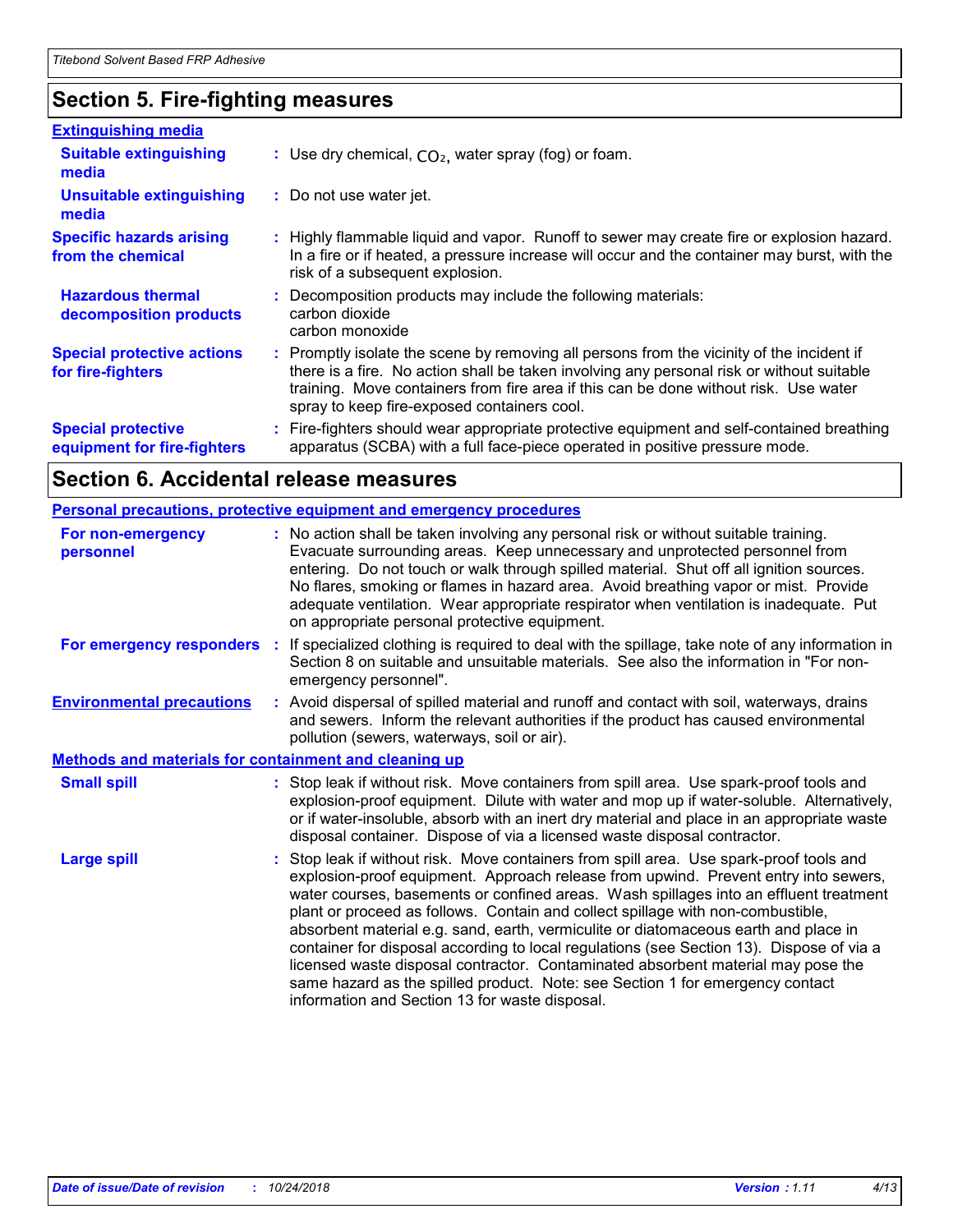### **Section 7. Handling and storage**

#### **Precautions for safe handling**

| <b>Protective measures</b>                                                       | : Put on appropriate personal protective equipment (see Section 8). Do not breathe<br>vapor or mist. Do not ingest. Avoid contact with eyes, skin and clothing. Use only with<br>adequate ventilation. Wear appropriate respirator when ventilation is inadequate. Do<br>not enter storage areas and confined spaces unless adequately ventilated. Keep in the<br>original container or an approved alternative made from a compatible material, kept<br>tightly closed when not in use. Store and use away from heat, sparks, open flame or<br>any other ignition source. Use explosion-proof electrical (ventilating, lighting and<br>material handling) equipment. Use only non-sparking tools. Take precautionary<br>measures against electrostatic discharges. Empty containers retain product residue<br>and can be hazardous. Do not reuse container. |
|----------------------------------------------------------------------------------|--------------------------------------------------------------------------------------------------------------------------------------------------------------------------------------------------------------------------------------------------------------------------------------------------------------------------------------------------------------------------------------------------------------------------------------------------------------------------------------------------------------------------------------------------------------------------------------------------------------------------------------------------------------------------------------------------------------------------------------------------------------------------------------------------------------------------------------------------------------|
| <b>Advice on general</b><br>occupational hygiene                                 | : Eating, drinking and smoking should be prohibited in areas where this material is<br>handled, stored and processed. Workers should wash hands and face before eating,<br>drinking and smoking. Remove contaminated clothing and protective equipment before<br>entering eating areas. See also Section 8 for additional information on hygiene<br>measures.                                                                                                                                                                                                                                                                                                                                                                                                                                                                                                |
| <b>Conditions for safe storage,</b><br>including any<br><b>incompatibilities</b> | : Do not store above the following temperature: $43.333^{\circ}$ C (110°F). Store in accordance<br>with local regulations. Store in a segregated and approved area. Store in original<br>container protected from direct sunlight in a dry, cool and well-ventilated area, away<br>from incompatible materials (see Section 10) and food and drink. Store locked up.<br>Eliminate all ignition sources. Separate from oxidizing materials. Keep container tightly<br>closed and sealed until ready for use. Containers that have been opened must be<br>carefully resealed and kept upright to prevent leakage. Do not store in unlabeled<br>containers. Use appropriate containment to avoid environmental contamination. See<br>Section 10 for incompatible materials before handling or use.                                                              |

## **Section 8. Exposure controls/personal protection**

#### **Control parameters**

#### **Occupational exposure limits**

| <b>Ingredient name</b>                           | <b>Exposure limits</b>                                                                                                                                                                                                                                                                                                                                                                                  |
|--------------------------------------------------|---------------------------------------------------------------------------------------------------------------------------------------------------------------------------------------------------------------------------------------------------------------------------------------------------------------------------------------------------------------------------------------------------------|
| n-hexane                                         | OSHA PEL 1989 (United States, 3/1989).<br>TWA: 50 ppm 8 hours.<br>TWA: $180 \text{ mg/m}^3$ 8 hours.<br>NIOSH REL (United States, 10/2016).<br>TWA: 50 ppm 10 hours.<br>TWA: 180 mg/m <sup>3</sup> 10 hours.<br>ACGIH TLV (United States, 3/2017). Absorbed through skin.<br>TWA: 50 ppm 8 hours.<br>OSHA PEL (United States, 6/2016).<br>TWA: 500 ppm 8 hours.<br>TWA: 1800 mg/m <sup>3</sup> 8 hours. |
| <b>Appropriate engineering</b><br>controls       | : Use only with adequate ventilation. Use process enclosures, local exhaust ventilation or<br>other engineering controls to keep worker exposure to airborne contaminants below any<br>recommended or statutory limits. The engineering controls also need to keep gas,<br>vapor or dust concentrations below any lower explosive limits. Use explosion-proof<br>ventilation equipment.                 |
| <b>Environmental exposure</b><br><b>controls</b> | : Emissions from ventilation or work process equipment should be checked to ensure<br>they comply with the requirements of environmental protection legislation. In some<br>cases, fume scrubbers, filters or engineering modifications to the process equipment<br>will be necessary to reduce emissions to acceptable levels.                                                                         |

#### **Individual protection measures**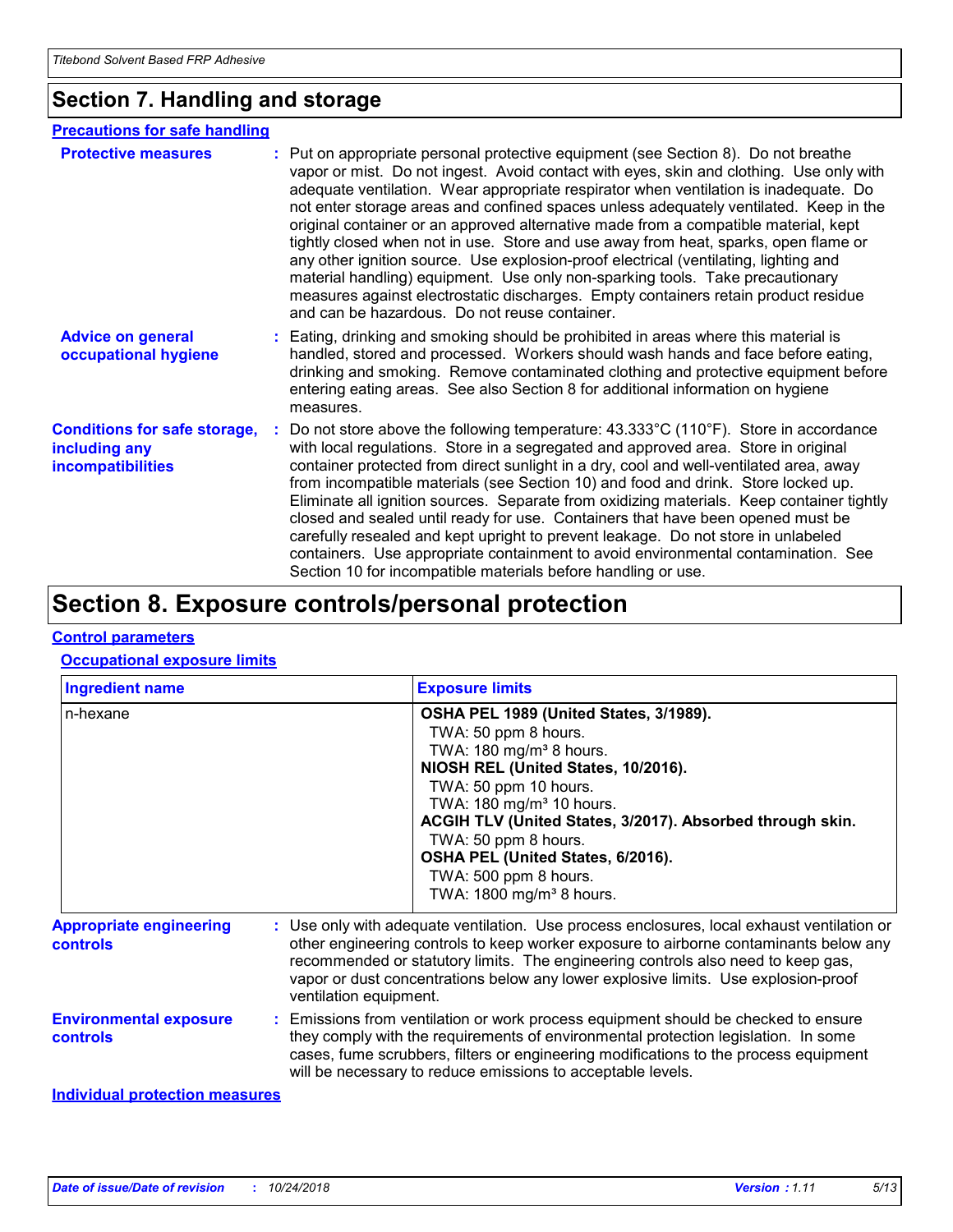## **Section 8. Exposure controls/personal protection**

| <b>Hygiene measures</b>       | : Wash hands, forearms and face thoroughly after handling chemical products, before<br>eating, smoking and using the lavatory and at the end of the working period.<br>Appropriate techniques should be used to remove potentially contaminated clothing.<br>Wash contaminated clothing before reusing. Ensure that eyewash stations and safety<br>showers are close to the workstation location.                                                                                                                                                                                                                      |
|-------------------------------|------------------------------------------------------------------------------------------------------------------------------------------------------------------------------------------------------------------------------------------------------------------------------------------------------------------------------------------------------------------------------------------------------------------------------------------------------------------------------------------------------------------------------------------------------------------------------------------------------------------------|
| <b>Eye/face protection</b>    | : Safety eyewear complying with an approved standard should be used when a risk<br>assessment indicates this is necessary to avoid exposure to liquid splashes, mists,<br>gases or dusts. If contact is possible, the following protection should be worn, unless<br>the assessment indicates a higher degree of protection: chemical splash goggles.                                                                                                                                                                                                                                                                  |
| <b>Skin protection</b>        |                                                                                                                                                                                                                                                                                                                                                                                                                                                                                                                                                                                                                        |
| <b>Hand protection</b>        | : Chemical-resistant, impervious gloves complying with an approved standard should be<br>worn at all times when handling chemical products if a risk assessment indicates this is<br>necessary. Considering the parameters specified by the glove manufacturer, check<br>during use that the gloves are still retaining their protective properties. It should be<br>noted that the time to breakthrough for any glove material may be different for different<br>glove manufacturers. In the case of mixtures, consisting of several substances, the<br>protection time of the gloves cannot be accurately estimated. |
| <b>Body protection</b>        | : Personal protective equipment for the body should be selected based on the task being<br>performed and the risks involved and should be approved by a specialist before<br>handling this product. When there is a risk of ignition from static electricity, wear anti-<br>static protective clothing. For the greatest protection from static discharges, clothing<br>should include anti-static overalls, boots and gloves.                                                                                                                                                                                         |
| <b>Other skin protection</b>  | : Appropriate footwear and any additional skin protection measures should be selected<br>based on the task being performed and the risks involved and should be approved by a<br>specialist before handling this product.                                                                                                                                                                                                                                                                                                                                                                                              |
| <b>Respiratory protection</b> | : Based on the hazard and potential for exposure, select a respirator that meets the<br>appropriate standard or certification. Respirators must be used according to a<br>respiratory protection program to ensure proper fitting, training, and other important<br>aspects of use.                                                                                                                                                                                                                                                                                                                                    |

## **Section 9. Physical and chemical properties**

| <b>Appearance</b>                                 |                                                                                                                           |
|---------------------------------------------------|---------------------------------------------------------------------------------------------------------------------------|
| <b>Physical state</b>                             | : Liquid. $[{\sf Paste.}]$                                                                                                |
| <b>Color</b>                                      | $:$ Beige.                                                                                                                |
| Odor                                              | : Solvent(s) [Slight]                                                                                                     |
| <b>Odor threshold</b>                             | : Not available.                                                                                                          |
| pH                                                | : Not applicable.                                                                                                         |
| <b>Melting point</b>                              | : Not available.                                                                                                          |
| <b>Boiling point</b>                              | : 61.667 $^{\circ}$ C (143 $^{\circ}$ F)                                                                                  |
| <b>Flash point</b>                                | : Closed cup: <-17.778°C (<-0.0004°F) [Setaflash.]                                                                        |
| <b>Evaporation rate</b>                           | : Not available.                                                                                                          |
| <b>Flammability (solid, gas)</b>                  | : Highly flammable in the presence of the following materials or conditions: open flames,<br>sparks and static discharge. |
| Lower and upper explosive<br>(flammable) limits   | : Lower: $1.2\%$<br>Upper: 7.5%                                                                                           |
| <b>VOC (less water, less)</b><br>exempt solvents) | $: 259$ g/l                                                                                                               |
| <b>Volatility</b>                                 | $: 20.39\%$ (w/w)                                                                                                         |
| <b>Vapor density</b>                              | : Not available.                                                                                                          |
| <b>Relative density</b>                           | : 1.26                                                                                                                    |
| <b>Solubility</b>                                 | : Insoluble in the following materials: cold water and hot water.                                                         |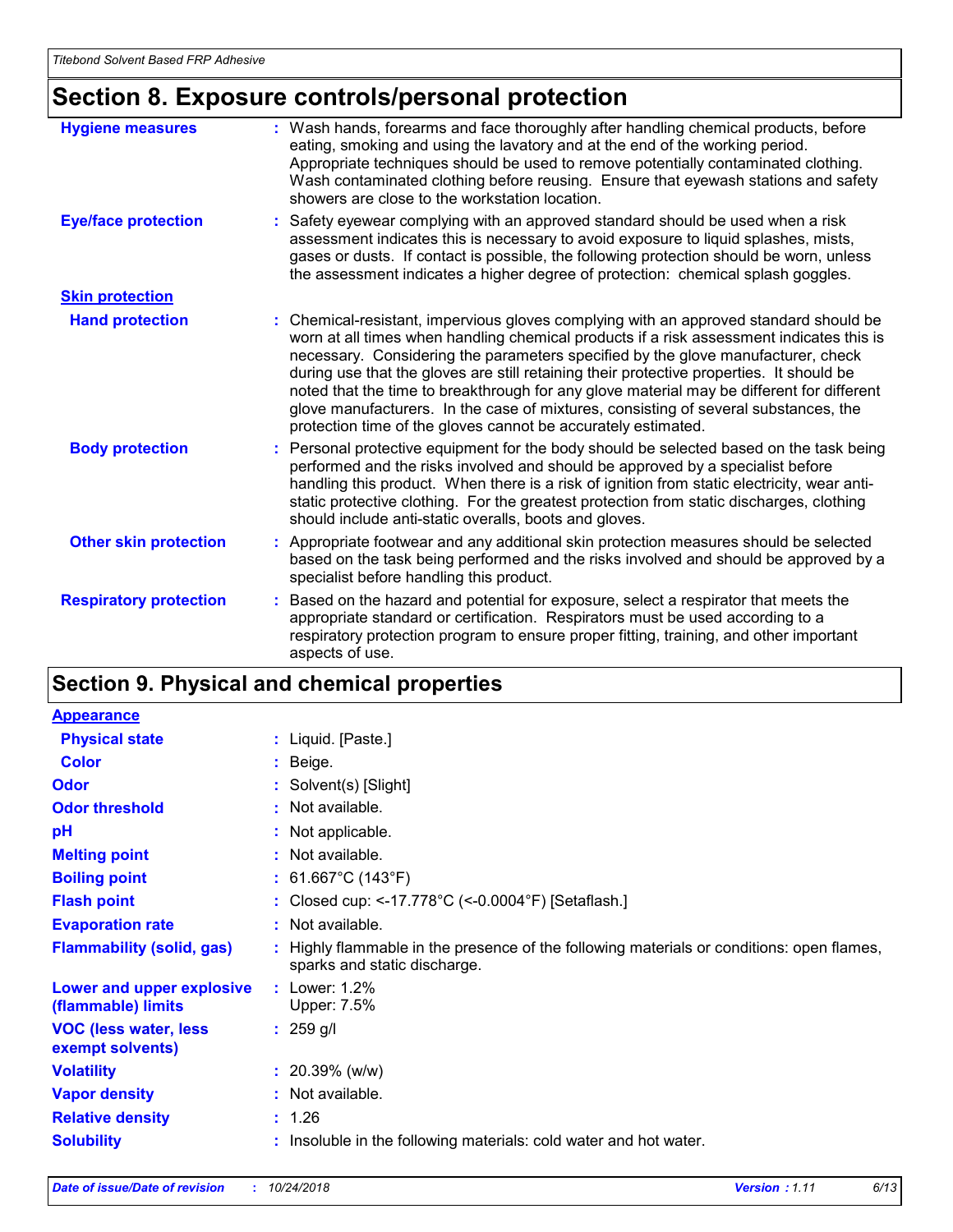### **Section 9. Physical and chemical properties**

| <b>Solubility in water</b>                        | : Not available. |
|---------------------------------------------------|------------------|
| <b>Partition coefficient: n-</b><br>octanol/water | : Not available. |
| <b>Auto-ignition temperature</b>                  | : Not available. |
| <b>Decomposition temperature</b>                  | : Not available. |
| <b>Viscosity</b>                                  | : Not available. |

### **Section 10. Stability and reactivity**

| <b>Chemical stability</b><br>: The product is stable.<br><b>Possibility of hazardous</b><br>: Under normal conditions of storage and use, hazardous reactions will not occur.<br>reactions<br><b>Conditions to avoid</b><br>Avoid all possible sources of ignition (spark or flame). Do not pressurize, cut, weld,<br>braze, solder, drill, grind or expose containers to heat or sources of ignition.<br><b>Incompatible materials</b><br>Reactive or incompatible with the following materials:<br>oxidizing materials<br><b>Hazardous decomposition</b><br>Under normal conditions of storage and use, hazardous decomposition products should<br>t.<br>not be produced.<br>products | <b>Reactivity</b> | : No specific test data related to reactivity available for this product or its ingredients. |
|-----------------------------------------------------------------------------------------------------------------------------------------------------------------------------------------------------------------------------------------------------------------------------------------------------------------------------------------------------------------------------------------------------------------------------------------------------------------------------------------------------------------------------------------------------------------------------------------------------------------------------------------------------------------------------------------|-------------------|----------------------------------------------------------------------------------------------|
|                                                                                                                                                                                                                                                                                                                                                                                                                                                                                                                                                                                                                                                                                         |                   |                                                                                              |
|                                                                                                                                                                                                                                                                                                                                                                                                                                                                                                                                                                                                                                                                                         |                   |                                                                                              |
|                                                                                                                                                                                                                                                                                                                                                                                                                                                                                                                                                                                                                                                                                         |                   |                                                                                              |
|                                                                                                                                                                                                                                                                                                                                                                                                                                                                                                                                                                                                                                                                                         |                   |                                                                                              |
|                                                                                                                                                                                                                                                                                                                                                                                                                                                                                                                                                                                                                                                                                         |                   |                                                                                              |

### **Section 11. Toxicological information**

#### **Information on toxicological effects**

#### **Acute toxicity**

| <b>Product/ingredient name</b> | <b>Result</b>                                    | <b>Species</b>       | <b>Dose</b>                                      | <b>Exposure</b> |
|--------------------------------|--------------------------------------------------|----------------------|--------------------------------------------------|-----------------|
| In-hexane                      | LC50 Inhalation Gas.<br>LD50 Dermal<br>LD50 Oral | Rat<br>Rabbit<br>Rat | $ 48000$ ppm<br>$\geq$ 3295 mg/kg<br>15840 mg/kg | 4 hours         |

#### **Irritation/Corrosion**

| <b>Product/ingredient name</b> | <b>Result</b>        | <b>Species</b> | <b>Score</b> | <b>Exposure</b> | <b>Observation</b> |
|--------------------------------|----------------------|----------------|--------------|-----------------|--------------------|
| In-hexane                      | Eves - Mild irritant | Rabbit         |              | 10 milligrams   |                    |

**Conclusion/Summary**

**Skin :** Prolonged or repeated contact can defat the skin and lead to irritation, cracking and/or dermatitis.

**Eyes :** Severely irritating to eyes.

**Respiratory :** High vapor concentrations can cause headaches, dizziness, drowsiness and nausea and may lead to unconsciousness.

#### **Sensitization**

Not available.

#### **Mutagenicity**

Not available.

#### **Carcinogenicity**

Not available.

#### **Reproductive toxicity**

Not available.

#### **Teratogenicity**

Not available.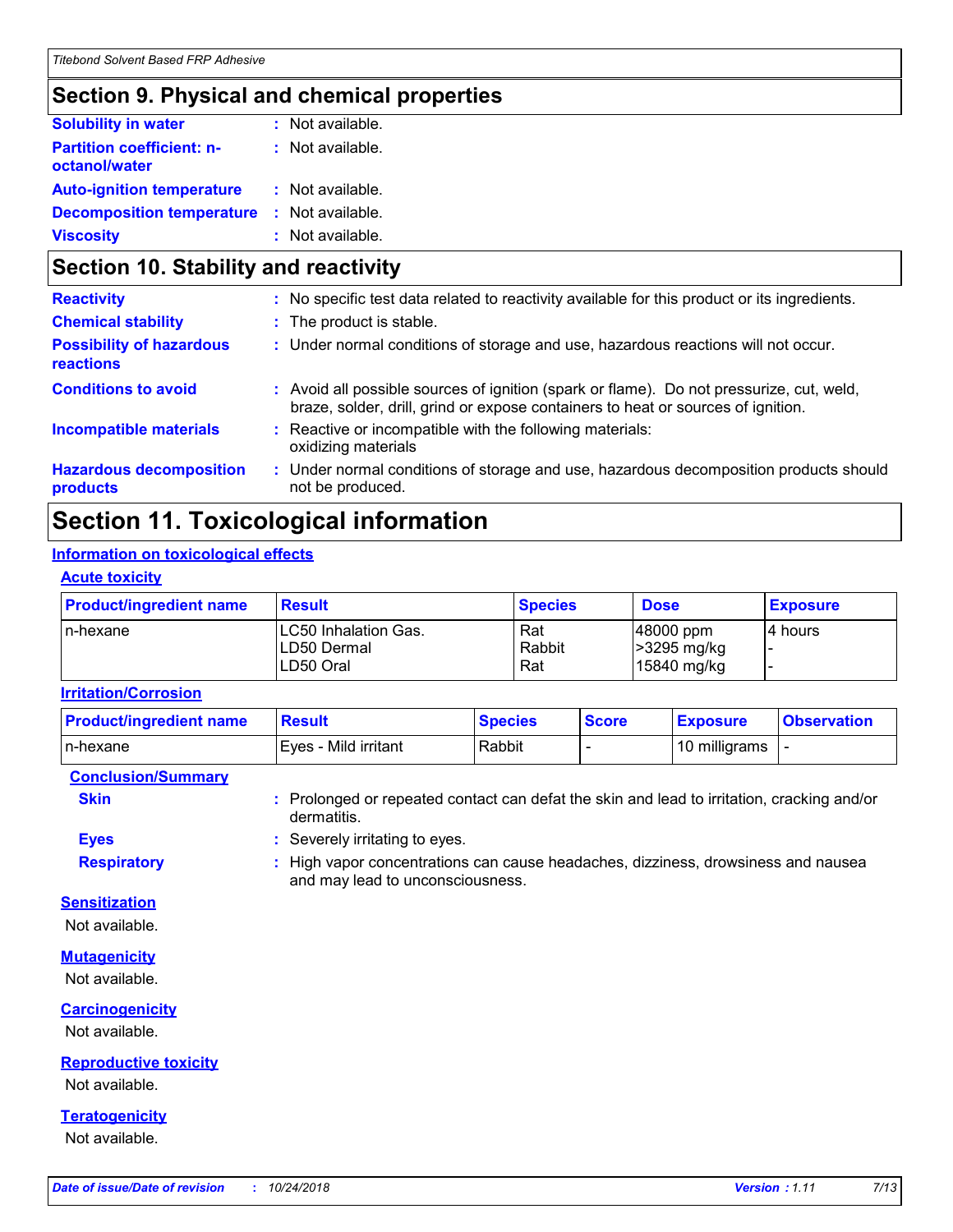## **Section 11. Toxicological information**

#### **Specific target organ toxicity (single exposure)**

| <b>Name</b>                                              | <b>Category</b>          | <b>Route of</b><br>exposure        | <b>Target organs</b>                                                       |
|----------------------------------------------------------|--------------------------|------------------------------------|----------------------------------------------------------------------------|
| <b>Titebond Solvent Based FRP Adhesive</b><br>l n-hexane | Category 3<br>Category 3 | Not applicable.<br>Not applicable. | Narcotic effects<br>Respiratory tract<br>rritation and<br>Narcotic effects |

#### **Specific target organ toxicity (repeated exposure)**

| <b>Name</b>                         | <b>Category</b> | <b>Route of</b><br>exposure | <b>Target organs</b>                                    |
|-------------------------------------|-----------------|-----------------------------|---------------------------------------------------------|
| Titebond Solvent Based FRP Adhesive | Category 2      | Inhalation                  | I central nervous<br>system (CNS),<br>kidneys and liver |
| n-hexane                            | Category 1      | Inhalation                  | peripheral nervous<br>system                            |

#### **Aspiration hazard**

| <b>Name</b>                                            |                                                                                                                                               | <b>Result</b>                                                                            |
|--------------------------------------------------------|-----------------------------------------------------------------------------------------------------------------------------------------------|------------------------------------------------------------------------------------------|
| n-hexane                                               |                                                                                                                                               | <b>ASPIRATION HAZARD - Category 1</b>                                                    |
| <b>Information on the likely</b><br>routes of exposure | : Routes of entry anticipated: Oral, Dermal, Inhalation.                                                                                      |                                                                                          |
| <b>Potential acute health effects</b>                  |                                                                                                                                               |                                                                                          |
| <b>Eye contact</b>                                     | : Causes eye irritation.                                                                                                                      |                                                                                          |
| <b>Inhalation</b>                                      | dizziness.                                                                                                                                    | : Can cause central nervous system (CNS) depression. May cause drowsiness or             |
| <b>Skin contact</b>                                    | : Causes skin irritation. Defatting to the skin.                                                                                              |                                                                                          |
| <b>Ingestion</b>                                       | : Can cause central nervous system (CNS) depression.                                                                                          |                                                                                          |
|                                                        | Symptoms related to the physical, chemical and toxicological characteristics                                                                  |                                                                                          |
| <b>Eye contact</b>                                     | : Adverse symptoms may include the following:<br>pain or irritation<br>watering<br>redness                                                    |                                                                                          |
| <b>Inhalation</b>                                      | : Adverse symptoms may include the following:<br>nausea or vomiting<br>headache<br>drowsiness/fatigue<br>dizziness/vertigo<br>unconsciousness |                                                                                          |
| <b>Skin contact</b>                                    | : Adverse symptoms may include the following:<br>irritation<br>redness<br>dryness<br>cracking                                                 |                                                                                          |
| <b>Ingestion</b>                                       | : No specific data.                                                                                                                           |                                                                                          |
|                                                        |                                                                                                                                               | Delayed and immediate effects and also chronic effects from short and long term exposure |
| <b>Short term exposure</b>                             |                                                                                                                                               |                                                                                          |
| <b>Potential immediate</b><br><b>effects</b>           | : Not available.                                                                                                                              |                                                                                          |
| <b>Potential delayed effects</b>                       | : Not available.                                                                                                                              |                                                                                          |
| <b>Long term exposure</b>                              |                                                                                                                                               |                                                                                          |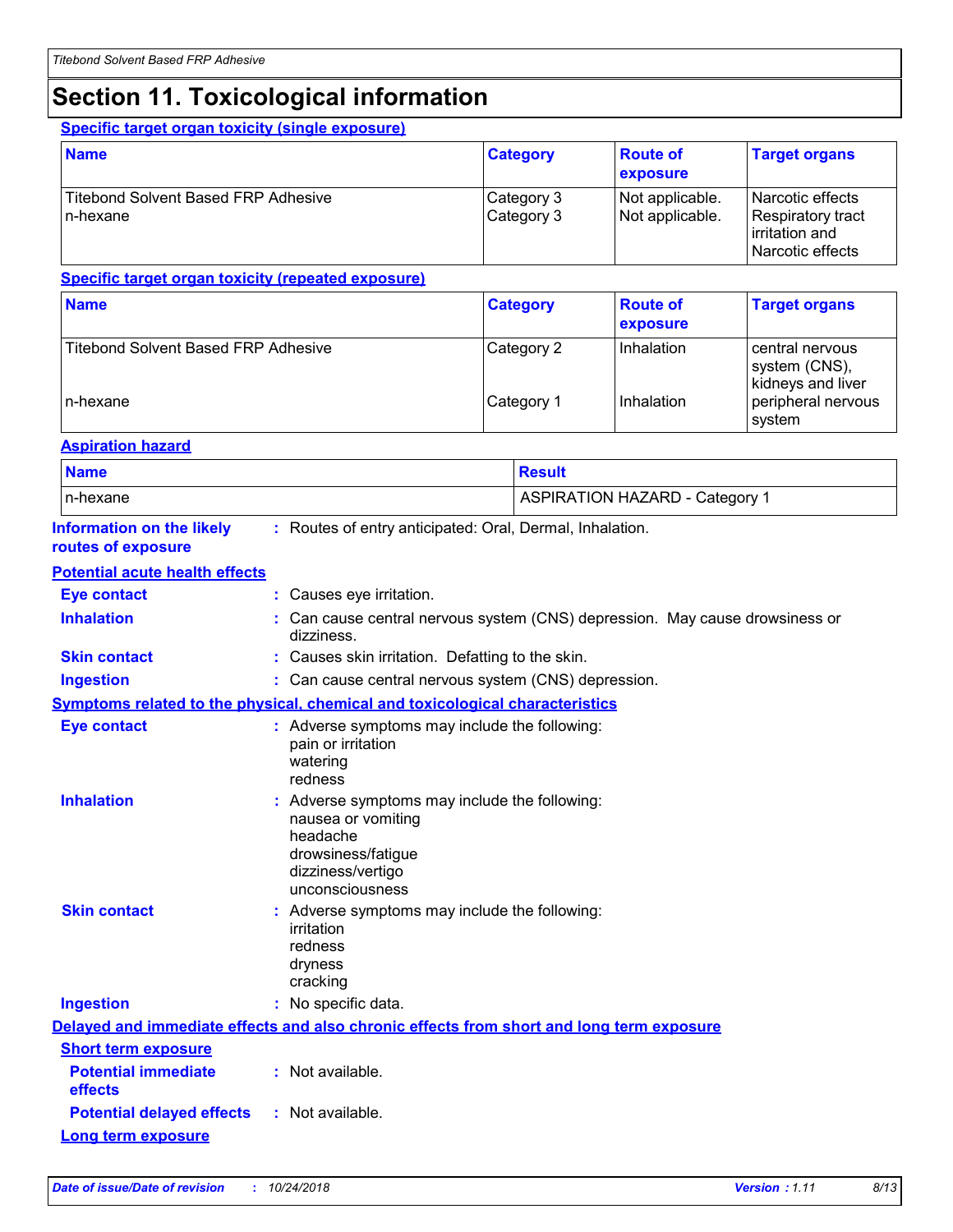## **Section 11. Toxicological information**

| <b>Potential immediate</b> | : Not available. |
|----------------------------|------------------|
| effects                    |                  |

**Potential delayed effects :** Not available.

#### **Potential chronic health effects**

#### Not available.

| <b>General</b>                        | : May cause damage to organs through prolonged or repeated exposure if inhaled.<br>Prolonged or repeated contact can defat the skin and lead to irritation, cracking and/or<br>dermatitis. |
|---------------------------------------|--------------------------------------------------------------------------------------------------------------------------------------------------------------------------------------------|
| <b>Carcinogenicity</b>                | : No known significant effects or critical hazards.                                                                                                                                        |
| <b>Mutagenicity</b>                   | : No known significant effects or critical hazards.                                                                                                                                        |
| <b>Teratogenicity</b>                 | : No known significant effects or critical hazards.                                                                                                                                        |
| <b>Developmental effects</b>          | : No known significant effects or critical hazards.                                                                                                                                        |
| <b>Fertility effects</b>              | : No known significant effects or critical hazards.                                                                                                                                        |
| <b>Numerical measures of toxicity</b> |                                                                                                                                                                                            |

#### **Acute toxicity estimates**

Not available.

### **Section 12. Ecological information**

#### **Toxicity**

| <b>Product/ingredient name</b> | <b>Result</b>                    | <b>Species</b>                    | <b>Exposure</b> |
|--------------------------------|----------------------------------|-----------------------------------|-----------------|
| l n-hexane                     | Acute EC50 0.89 mg/l             | Algae                             | 96 hours        |
|                                | Acute EC50 3.9 mg/l              | <b>Crustaceans</b>                | 48 hours        |
|                                | Acute LC50 2500 µg/l Fresh water | <b>Fish - Pimephales promelas</b> | l 96 hours      |
|                                | Chronic NOEC 4.9 mg/l            | <b>Crustaceans</b>                | 21 days         |
|                                | Chronic NOEC 2.8 mg/l            | Fish - rainbow trout              | 28 days         |

#### **Persistence and degradability**

| <b>Product/ingredient name</b> | <b>Aquatic half-life</b> | <b>Photolysis</b> | Biodegradability |
|--------------------------------|--------------------------|-------------------|------------------|
| In-hexane                      |                          |                   | Readily          |

#### **Bioaccumulative potential**

| <b>Product/ingredient name</b> | $LogP_{ow}$ | <b>BCF</b> | <b>Potential</b> |
|--------------------------------|-------------|------------|------------------|
| In-hexane                      |             | 501.187    | high             |

#### **Soil/water partition Mobility in soil**

**coefficient (Koc)** 

**:** Not available.

#### **Other adverse effects** : No known significant effects or critical hazards.

### **Section 13. Disposal considerations**

**Disposal methods :**

The generation of waste should be avoided or minimized wherever possible. Disposal of this product, solutions and any by-products should at all times comply with the requirements of environmental protection and waste disposal legislation and any regional local authority requirements. Dispose of surplus and non-recyclable products via a licensed waste disposal contractor. Waste should not be disposed of untreated to the sewer unless fully compliant with the requirements of all authorities with jurisdiction. Waste packaging should be recycled. Incineration or landfill should only be considered when recycling is not feasible. This material and its container must be disposed of in a safe way. Care should be taken when handling emptied containers that have not been cleaned or rinsed out. Empty containers or liners may retain some product residues. Vapor from product residues may create a highly flammable or explosive atmosphere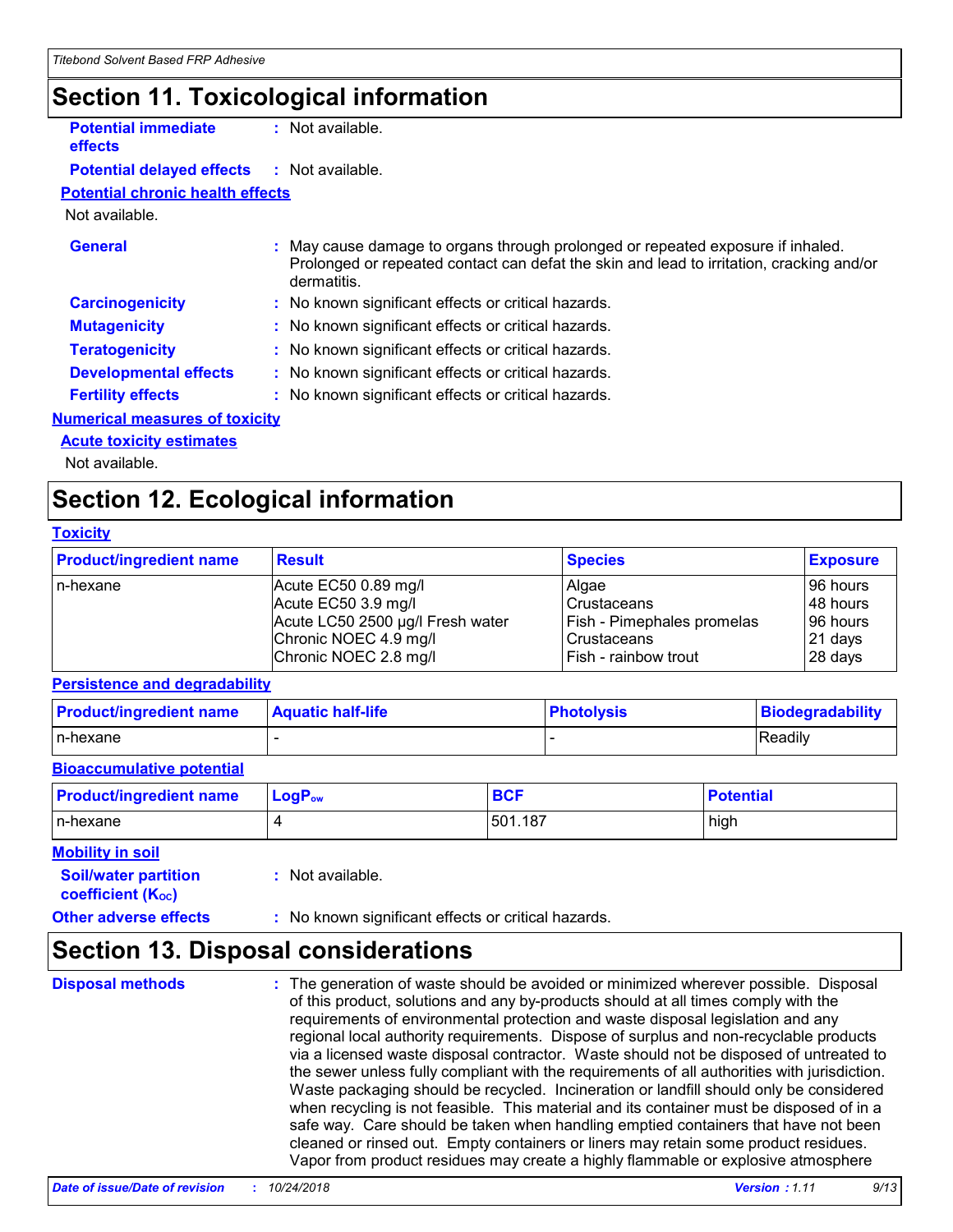## **Section 13. Disposal considerations**

inside the container. Do not cut, weld or grind used containers unless they have been cleaned thoroughly internally. Avoid dispersal of spilled material and runoff and contact with soil, waterways, drains and sewers.

## **Section 14. Transport information**

|                                      | <b>DOT</b><br><b>Classification</b>             | <b>TDG</b><br><b>Classification</b>                                                                                                                                                                                                         | <b>Mexico</b><br><b>Classification</b>          | <b>ADR/RID</b>                                                                                     | <b>IMDG</b>    | <b>IATA</b><br><b>DN1133</b>                    |
|--------------------------------------|-------------------------------------------------|---------------------------------------------------------------------------------------------------------------------------------------------------------------------------------------------------------------------------------------------|-------------------------------------------------|----------------------------------------------------------------------------------------------------|----------------|-------------------------------------------------|
| <b>UN number</b>                     | <b>UN1133</b>                                   | <b>DN1133</b>                                                                                                                                                                                                                               | <b>DN1133</b>                                   | <b>DN1133</b>                                                                                      | <b>DN1133</b>  |                                                 |
| <b>UN proper</b><br>shipping name    | ADHESIVES,<br>containing<br>flammable<br>liquid | ADHESIVES,<br>containing<br>flammable<br>liquid                                                                                                                                                                                             | ADHESIVES,<br>containing<br>flammable<br>liquid | ADHESIVES,<br>ADHESIVES,<br>containing<br>containing<br>flammable<br>flammable<br>liquid<br>liquid |                | ADHESIVES,<br>containing<br>flammable<br>liquid |
| <b>Transport</b><br>hazard class(es) | 3                                               | 3                                                                                                                                                                                                                                           | 3                                               | 3                                                                                                  | 3              | 3                                               |
| <b>Packing group</b>                 | III                                             | $\mathbf{III}$                                                                                                                                                                                                                              | III                                             | $\mathbf{III}$                                                                                     | $\mathbf{III}$ | III                                             |
| <b>Environmental</b><br>hazards      | No.                                             | No.                                                                                                                                                                                                                                         | No.                                             | No.                                                                                                | No.            | No.                                             |
| <b>Additional information</b>        |                                                 |                                                                                                                                                                                                                                             |                                                 |                                                                                                    |                |                                                 |
| <b>DOT Classification</b>            |                                                 | <b>Reportable quantity</b> 25027 lbs / 11362.3 kg [2382.2 gal / 9017.7 L]. Package sizes<br>shipped in quantities less than the product reportable quantity are not subject to the RQ<br>(reportable quantity) transportation requirements. |                                                 |                                                                                                    |                |                                                 |
| <b>TDG Classification</b>            |                                                 | : Product classified as per the following sections of the Transportation of Dangerous                                                                                                                                                       |                                                 |                                                                                                    |                |                                                 |

Product classified as per the following sections of the Transportation of Dangerous Goods Regulations: 2.18-2.19 (Class 3). **:**

**Tunnel code** (D/E) **:**

## **Section 15. Regulatory information**

**ADR/RID**

| <b>U.S. Federal regulations</b>               |                                                                                                                                                                                                                                                                                                                                  |
|-----------------------------------------------|----------------------------------------------------------------------------------------------------------------------------------------------------------------------------------------------------------------------------------------------------------------------------------------------------------------------------------|
| <b>SARA 302/304</b>                           |                                                                                                                                                                                                                                                                                                                                  |
| <b>Composition/information on ingredients</b> |                                                                                                                                                                                                                                                                                                                                  |
| No products were found.                       |                                                                                                                                                                                                                                                                                                                                  |
| <b>SARA 304 RQ</b>                            | : Not applicable.                                                                                                                                                                                                                                                                                                                |
| <b>SARA 311/312</b>                           |                                                                                                                                                                                                                                                                                                                                  |
| <b>Classification</b>                         | : FLAMMABLE LIQUIDS - Category 2<br>SKIN IRRITATION - Category 2<br><b>EYE IRRITATION - Category 2B</b><br>SPECIFIC TARGET ORGAN TOXICITY (SINGLE EXPOSURE) (Narcotic effects) -<br>Category 3<br>SPECIFIC TARGET ORGAN TOXICITY (REPEATED EXPOSURE) (central nervous<br>system (CNS), kidneys, liver) (inhalation) - Category 2 |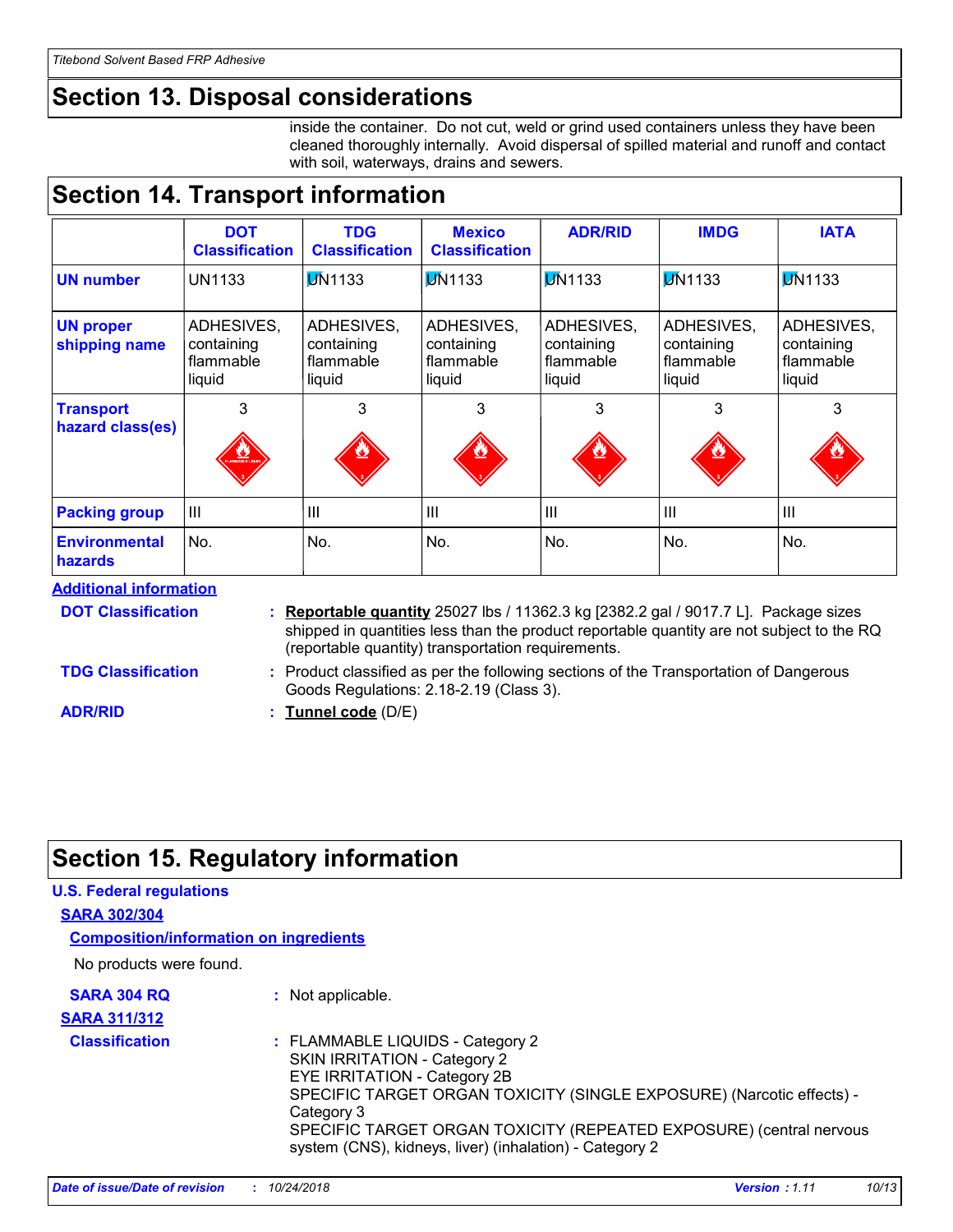## **Section 15. Regulatory information**

#### HNOC - Defatting irritant

#### **Composition/information on ingredients**

| <b>Name</b> | $\frac{9}{6}$ | <b>Classification</b>                                                                                                                                                                                                                                                                                                                                                                                                                                                                       |
|-------------|---------------|---------------------------------------------------------------------------------------------------------------------------------------------------------------------------------------------------------------------------------------------------------------------------------------------------------------------------------------------------------------------------------------------------------------------------------------------------------------------------------------------|
| n-hexane    | $≥10 - ≤25$   | <b>FLAMMABLE LIQUIDS - Category 2</b><br>SKIN IRRITATION - Category 2<br>SPECIFIC TARGET ORGAN TOXICITY (SINGLE EXPOSURE)<br>(Respiratory tract irritation) - Category 3<br>SPECIFIC TARGET ORGAN TOXICITY (SINGLE EXPOSURE)<br>(Narcotic effects) - Category 3<br>SPECIFIC TARGET ORGAN TOXICITY (REPEATED<br>EXPOSURE) - Category 1<br>SPECIFIC TARGET ORGAN TOXICITY (REPEATED<br>EXPOSURE) (peripheral nervous system) (inhalation) - Category<br><b>ASPIRATION HAZARD - Category 1</b> |

#### **SARA 313**

|                                           | <b>Product name</b> | <b>CAS number</b> | $\frac{9}{6}$ |
|-------------------------------------------|---------------------|-------------------|---------------|
| <b>Form R - Reporting</b><br>requirements | n-hexane            | $1110 - 54 - 3$   | l≥10 - ≤25    |
| <b>Supplier notification</b>              | n-hexane            | $1110 - 54 - 3$   | 210 - ≤25     |

SARA 313 notifications must not be detached from the SDS and any copying and redistribution of the SDS shall include copying and redistribution of the notice attached to copies of the SDS subsequently redistributed.

#### **State regulations**

**Massachusetts :**

: The following components are listed: HEXANE; N-HEXANE; OIL MIST, MINERAL

**New York :** The following components are listed: Hexane

**New Jersey :** The following components are listed: n-HEXANE; HEXANE

- 
- **Pennsylvania :** The following components are listed: HEXANE

#### **California Prop. 65**

WARNING: This product can expose you to n-Hexane, which is known to the State of California to cause birth defects or other reproductive harm. For more information go to www.P65Warnings.ca.gov.

| Ingredient name | No significant risk<br>level | <b>Maximum</b><br>acceptable dosage<br><b>level</b> |
|-----------------|------------------------------|-----------------------------------------------------|
| $In-Hexane$     |                              |                                                     |

#### **International regulations**

**Chemical Weapon Convention List Schedules I, II & III Chemicals** Not listed.

#### **Montreal Protocol**

Not listed.

**Stockholm Convention on Persistent Organic Pollutants**

Not listed.

#### **UNECE Aarhus Protocol on POPs and Heavy Metals**

Not listed.

#### **Inventory list**

**China :** All components are listed or exempted.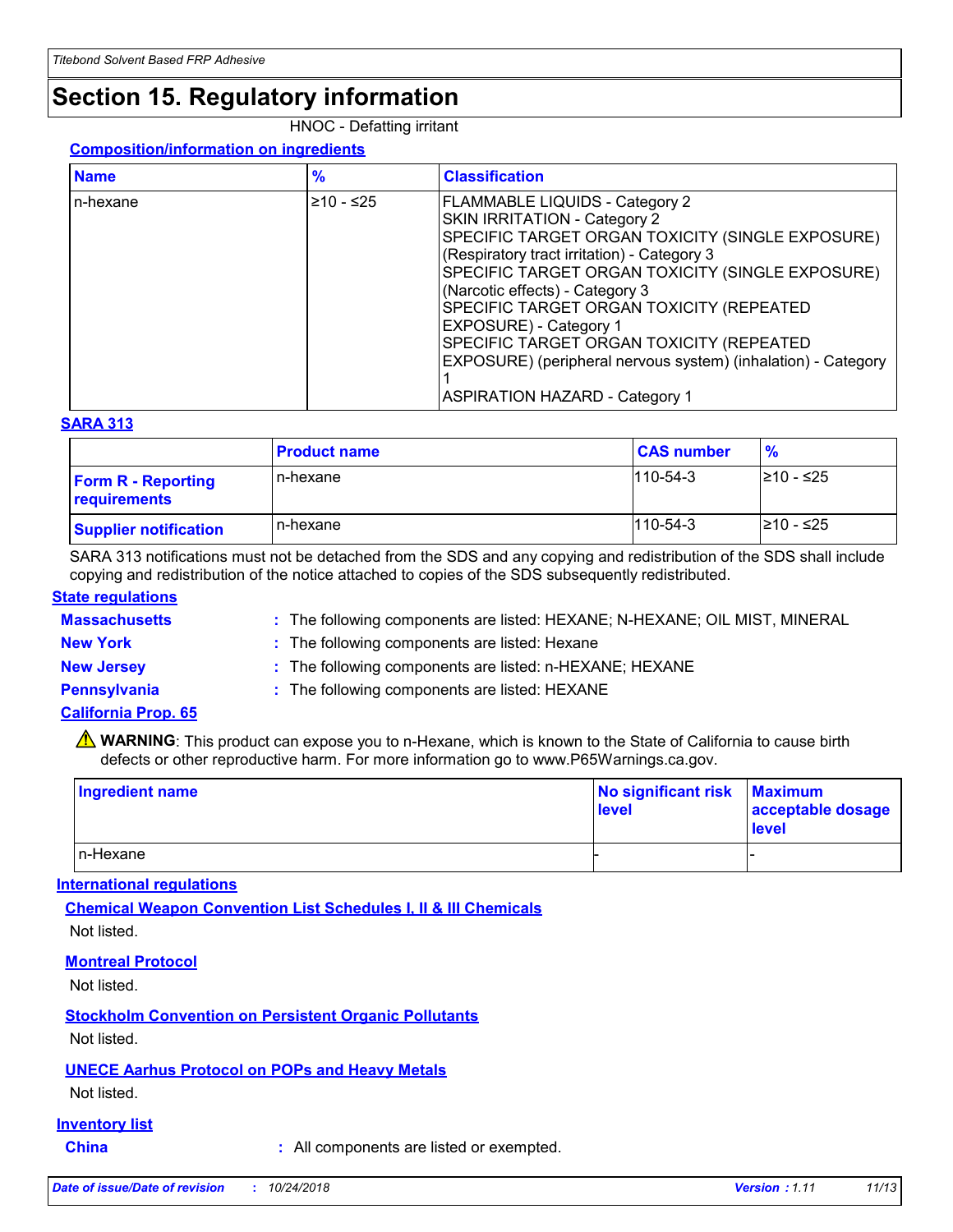## **Section 15. Regulatory information**

**United States TSCA 8(b) inventory**

**:** All components are listed or exempted.

## **Section 16. Other information**

#### **Hazardous Material Information System (U.S.A.)**



**Caution: HMIS® ratings are based on a 0-4 rating scale, with 0 representing minimal hazards or risks, and 4 representing significant hazards or risks. Although HMIS® ratings and the associated label are not required on SDSs or products leaving a facility under 29 CFR 1910.1200, the preparer may choose to provide them. HMIS® ratings are to be used with a fully implemented HMIS® program. HMIS® is a registered trademark and service mark of the American Coatings Association, Inc.**

**The customer is responsible for determining the PPE code for this material. For more information on HMIS® Personal Protective Equipment (PPE) codes, consult the HMIS® Implementation Manual.**

#### **National Fire Protection Association (U.S.A.)**



**Reprinted with permission from NFPA 704-2001, Identification of the Hazards of Materials for Emergency Response Copyright ©1997, National Fire Protection Association, Quincy, MA 02269. This reprinted material is not the complete and official position of the National Fire Protection Association, on the referenced subject which is represented only by the standard in its entirety.**

**Copyright ©2001, National Fire Protection Association, Quincy, MA 02269. This warning system is intended to be interpreted and applied only by properly trained individuals to identify fire, health and reactivity hazards of chemicals. The user is referred to certain limited number of chemicals with recommended classifications in NFPA 49 and NFPA 325, which would be used as a guideline only. Whether the chemicals are classified by NFPA or not, anyone using the 704 systems to classify chemicals does so at their own risk.**

#### **Procedure used to derive the classification**

| <b>Classification</b>                                                                                                                                                                                                                                        | <b>Justification</b>                                                            |
|--------------------------------------------------------------------------------------------------------------------------------------------------------------------------------------------------------------------------------------------------------------|---------------------------------------------------------------------------------|
| FLAMMABLE LIQUIDS - Category 2<br>SKIN IRRITATION - Category 2<br>EYE IRRITATION - Category 2B<br>SPECIFIC TARGET ORGAN TOXICITY (SINGLE EXPOSURE) (Narcotic effects) -<br>Category 3<br>SPECIFIC TARGET ORGAN TOXICITY (REPEATED EXPOSURE) (central nervous | Expert judgment<br><b>Expert judgment</b><br>Expert judgment<br>Expert judgment |
| system (CNS), kidneys, liver) (inhalation) - Category 2<br><b>History</b>                                                                                                                                                                                    | Expert judgment                                                                 |

| Date of printing                  | : 4/22/2022  |
|-----------------------------------|--------------|
| Date of issue/Date of<br>revision | : 10/24/2018 |
| Date of previous issue            | : 8/22/2018  |
| <b>Version</b>                    | : 1.11       |